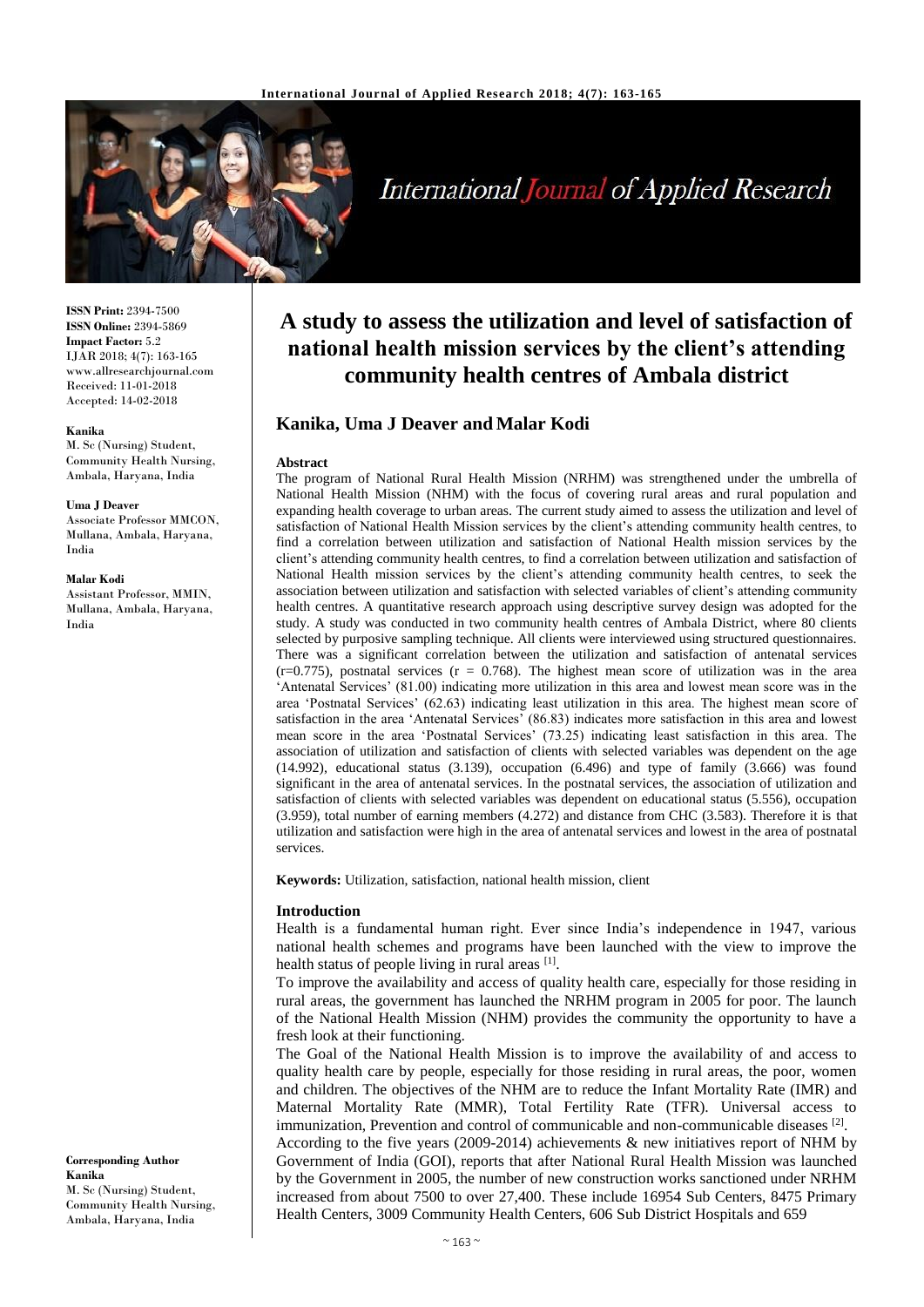District Hospitals. Of these, 21238 works have been completed. The numbers of First referral Units (FRUs) has increased significantly from 940 in 2005 to 2653 in 2013- 14. There are now 8743 PHCs which are working round the clock, compared to 1263 in 2005 in the country [3].

In Haryana there are 110 CHC, 466 PHC and 2630 sub enters functioning (2012-13). The present study was conducted in Ambala district of Haryana state. Ambala district is situated in the north of Haryana, which has 4 CHC's, 19 PHC's and 101 sub centers. Fig -1 shows the map of Haryana<sup>[4]</sup>.

#### **Objectives**

- 1. To assess the utilization and level of satisfaction of National Health Mission services by the client's attending community health centres.
- 2. To find a correlation between utilization and satisfaction of National Health mission services by the client's attending community health centres.
- 3. To seek the association between utilization and satisfaction with selected variables of client's attending community health centres.

#### **Methodology**

The research approach for this study is Non-experimental. The research design selected for the study was 'Descriptive survey design'.

**Population:** The target population for the present study comprised of client's utilizing NHM services from CHC's. The accessible population, for the present study comprised of client's utilizing NHM services from selected CHC's of Ambala District.

**Sample:** The sample for the study was the client's utilizing National Health Mission services in community health centres of Mullana & Shahjadpur.

**Sample Size:** The sample size of the study was 80 clients.

Setting: The study was conducted at selected Community health centres of Ambala District.

- 1. Community Health Centre of Mullana.
- 2. Community Health Centre of Shahjadpur.

**Tool:** The tool considered of two sections:

**Section-I:** This includes the structured Performa to collect the information regarding sample characteristics.

This section consist of thirteen items seeking information on demographic variables that include the age, gender, religion, marital status, educational status, occupation, total income of family, type of family, total number of earning members, health insurance, distance from Community Health Centres, type of service and health services utilized presently.

**Section-II:** Checklist for utilization and rating scale for the level of satisfaction of antenatal and postnatal services.

**Procedure of data collection:** Data collection was done in month of January 2015 through check list and rating scale using interview technique. Formal administrative approval was obtained from Civil Surgeon of Hospital, Ambala city to conduct the final study. Self-introduction and introduction of the study were given to the client's. Informed consent form was obtained from the client's and assured about the confidentiality of their response. Data was collected at community health centres of Ambala. Ten clients were interviewed per day. Data collection from one client took on average 20-25 minutes.

**Ethical Consideration:** Ethical approval from the institutional ethical committee was taken to conduct the study. There was no harm to the client's using National Health Mission services from the community health centres. An informed written consent was taken from the client's, anonymity of subjects and confidentiality of information was maintained.

## **Findings**

**Table 1:** Frequency and Percentage distribution of subjects according to utilization in the following services: Antenatal (AN) and Postnatal (PN) N=80

| S. no        | <b>Rate of utilization</b>                |               |                | AN $(n=40)$ | $PN(n=40)$ |
|--------------|-------------------------------------------|---------------|----------------|-------------|------------|
|              |                                           | $\frac{0}{0}$ | Range of score | $f($ %)     | f $(\% )$  |
| 1.           | Adequately utilized                       | >75           | $8-10$         | 29(72.5)    | 14(35)     |
| $\sim$<br>Z. | Moderately utilized Inadequately utilized | 50-75         | 5-7            | 07(17.5)    | 17(42.5)   |
| J.           |                                           | <50           | $0 - 4$        | 04(10)      | 09(22.5)   |

**Table 2:** Mean percentage Rank Order of type of services according to their rate of utilization in the following: Antenatal and Postnatal

 $N=80$ 

| Sr. no | <b>Type of Services</b> | n  | Mean% | Rank |
|--------|-------------------------|----|-------|------|
|        | Antenatal               | 40 | 81.00 | l st |
|        | Postnatal               | 40 | 62.63 | 2nd  |

**Table 3:** Frequency and Percentage distribution of subjects according to their Level of Satisfaction in the following services: Antenatal and Postnatal, N=80

| S.no | <b>Level of satisfaction</b> |               |                | $AN(n=40)$ | $PN(n=40)$ |
|------|------------------------------|---------------|----------------|------------|------------|
|      |                              | $\frac{6}{9}$ | Range of score | f(%)       | $f($ %)    |
|      | Satisfied                    | >75           | $24 - 30$      | 38(95)     | 19(47.5)   |
| ـ.   | Partially satisfied          | 50-75         | 15-23          | 00(00)     | 17(42.5)   |
|      | Dissatisfied                 | ි0            | 10-14          | 02(5       | 04(10)     |